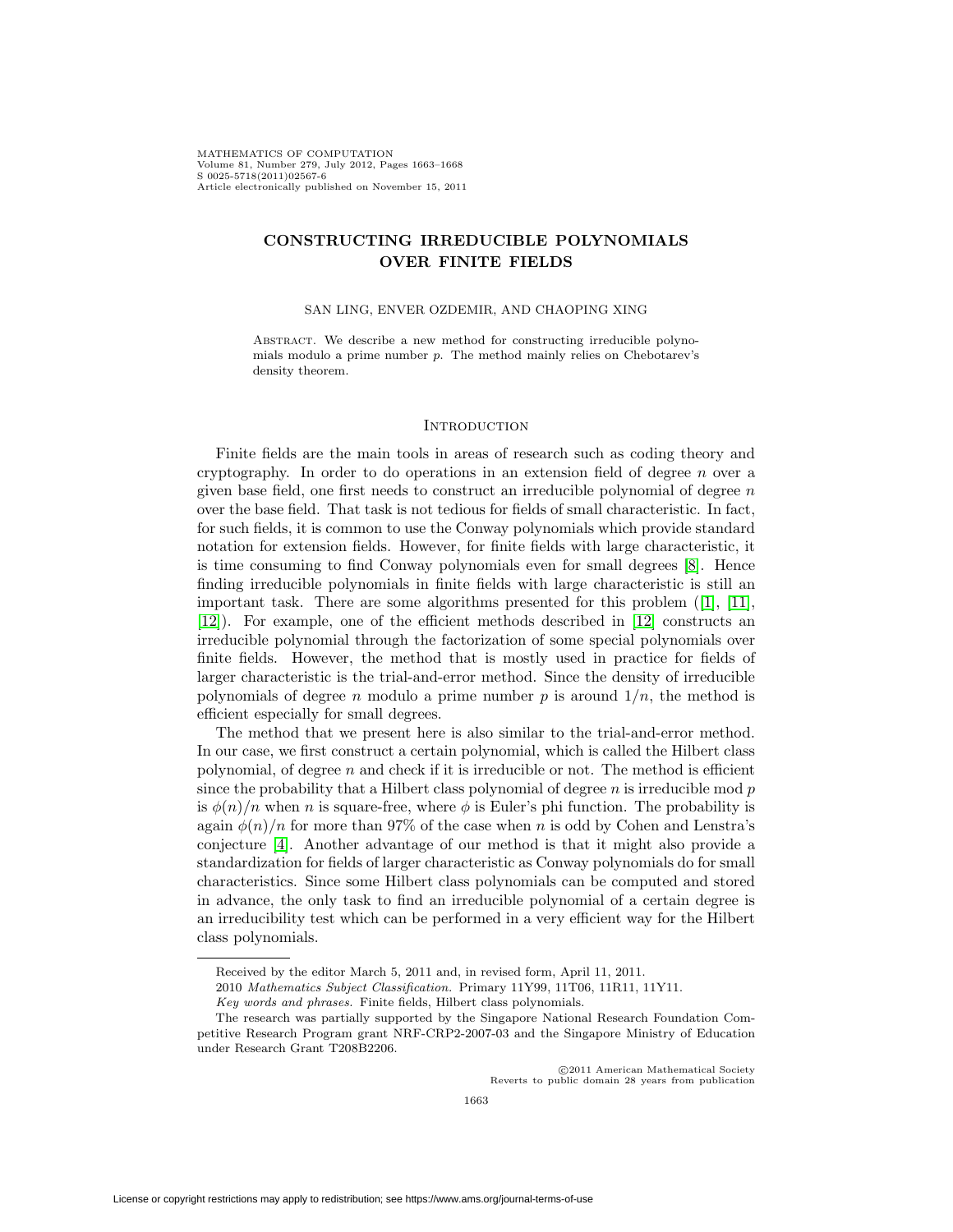The paper is organized as follows. In Section 1, we introduce some preliminaries and basic results on Hilbert class polynomials. Our algorithm will be presented at the beginning of Section 2 and analyses on the probability of success and time complexity are discussed in Subsections 2.1 and 2.2, respectively.

## 1. Hilbert class polynomials

In this section we briefly introduce Hilbert class polynomials for imaginary quadratic orders. The main reference of this section is [\[5\]](#page-4-5) and especially Section 5 of [\[5\]](#page-4-5).

Let K be an imaginary quadratic number field and let  $\mathcal{O}_D$  be an order in K with discriminant D. The ideal class group  $C(\mathcal{O}_D)$  of  $\mathcal{O}_D$  is isomorphic to the group  $C(D)$  of the reduced binary quadratic forms of discriminant D. Hence any ideal class I of  $C(\mathcal{O}_D)$  is represented by a triple [A, B, C] such that  $B^2 - 4AC = D$  and the number  $\tau = \frac{-B+\sqrt{D}}{2A}$  is in the standard fundamental domain. The corresponding j value for the ideal I is  $j\left(\frac{-B+\sqrt{D}}{2A}\right)$ , where  $j(\tau)$  is Klein's j-function, and each j value is the j-invariant of an elliptic curve over  $\mathbb C$  with the endomorphism ring  $\mathcal O_D$ . This implies that there are  $h(D)$  isomorphism classes of elliptic curves over  $\mathbb C$  with endomorphism ring  $\mathcal{O}_D$ , where  $h(D)$  is the class number of  $C(D)$ . The extension field L of K generated by these j values is called the ring class field for  $\mathcal{O}_D$ . The extension is finite and has degree  $h(D)$ . The common minimal polynomial  $P_D(x)$ for the j values is called the Hilbert class polynomial for  $\mathcal{O}_D$ .

The discussion above shows that the Hilbert class polynomial  $P_D(x)$  for a discriminant D is  $\prod_{i=1}^{h} (x - j(I_i))$ , where  $I_i$  is an ideal class in  $C(\mathcal{O}_D)$  and  $h = h(D)$ . In the current state of the art, finding the Hilbert class polynomial is a necessary step for constructing elliptic curves over finite fields with a desired endomorphism ring. The classical method to find  $P_D(x)$  for given D first searches all positive definite reduced forms  $[A_i, B_i, C_i]$  in the group  $C(D)$ , then computes  $j\left(\frac{-B_i + \sqrt{D}}{2A_i}\right)$  with sufficient precision. Since the polynomial  $P_D(x)$  has integer coefficients, the result of  $\prod_{i=1}^{h} (x - j\left(\frac{-B_i + \sqrt{D}}{2A_i}\right))$  with high precision yields the exact value of  $P_D(x)$ [\[13,](#page-4-6) Chapter 10]. The running time of this method approximately depends on the size of  $|D|^{1/2}$  (see [\[6\]](#page-4-7)). Therefore, the method is not efficient except for small sizes of D. Recent work on constructing Hilbert class polynomials and more details on this subject can be found in [\[6\]](#page-4-7).

#### 2. Constructing irreducible polynomials

We first present an algorithm for constructing irreducible polynomials modulo a prime number  $p$ , then describe the theory behind it. The symbol  $D$  represents a discriminant of an order in an imaginary quadratic field.

**Algorithm.** Input a prime number  $p$  and an integer  $n$  and output an irreducible polynomial of degree  $n \mod p$ .

- (1) Find a discriminant D such that  $(\frac{D}{p}) = 1$ ,  $h(D) = n$  and the class group  $C(D)$  is cyclic.
- (2) Compute the Hilbert class polynomial  $P_D(x)$  for D.
- (3) If  $P_D(x)$  is irreducible mod p, return  $P_D(x)$ ; else go to Step 1.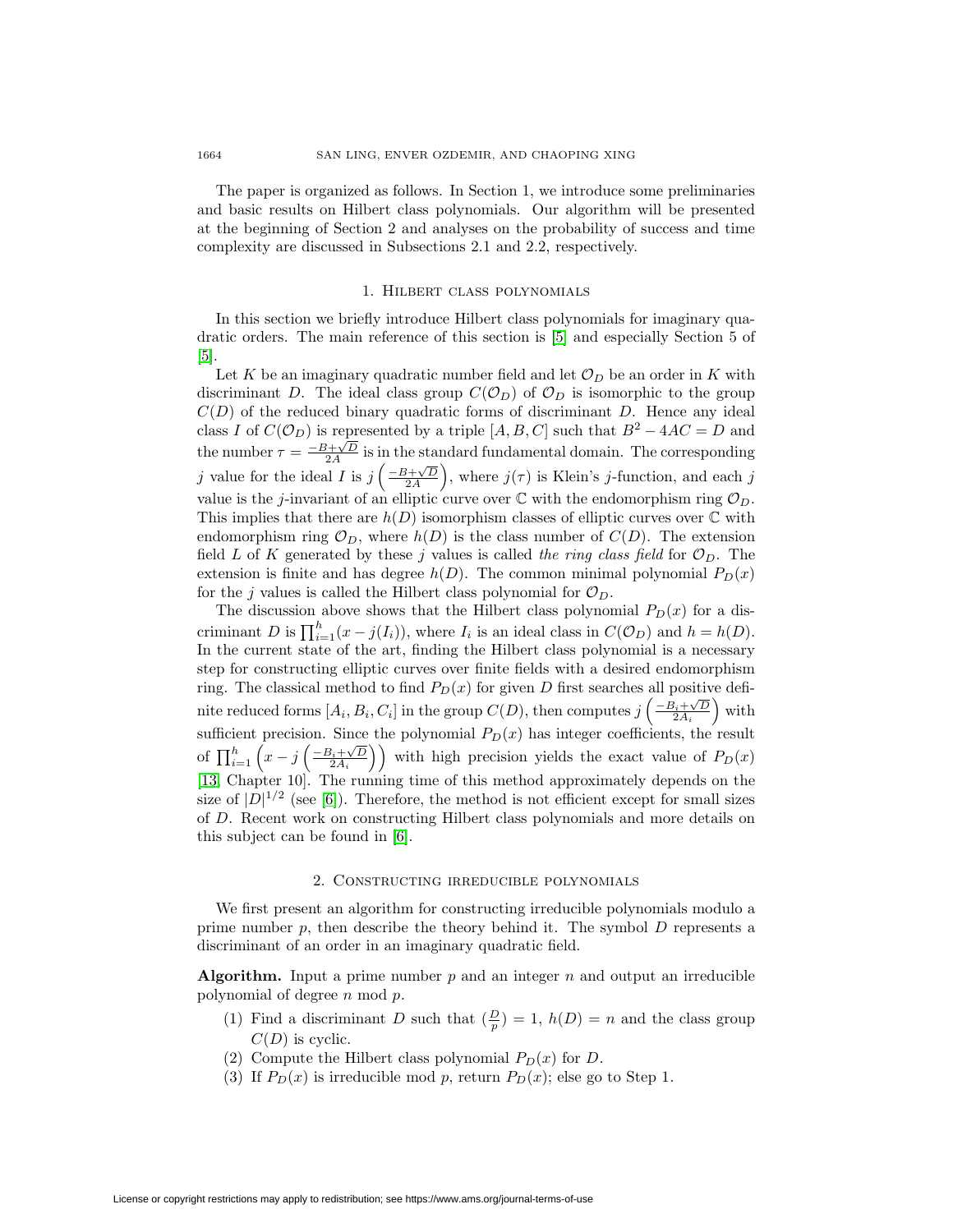2.1. **Irreducibility of Hilbert class polynomials.** In this subsection, we explain why the polynomial  $P_D(x)$  is often irreducible modulo a number p. We have the following result from Gauss's class number problem.

**Theorem 2.1.** Let n be a positive integer. There exists a discriminant D such that  $h(D) = n$ .

For  $n \le 100$ , we know all D such that  $h(D) = n$  by [\[15\]](#page-5-0). For all other n's we know that there exist finitely many D such that  $h(D) = n$  [\[3,](#page-4-8) Chapter 5].

**Lemma 2.2.** Let  $D < 0$  be a discriminant and let p be a prime such that  $(\frac{D}{p}) = 1$ . Let  $P_D(x)$  be the Hilbert class polynomial for the order  $\mathcal{O}_D$ . Then all the irreducible factors of  $P_D(x)$  mod p have the same degree.

*Proof.* Let  $K = \mathbb{Q}(\sqrt{D})$  and let L be the ring class field for  $\mathcal{O}_D$ . The extension is abelian and the Hilbert class polynomial is  $P_D(x)$ . Since  $(\frac{D}{p}) = 1$ , the prime p splits completely in the ring of integers  $\mathcal{O}_K$  of K, i.e., we have  $p\mathcal{O}_K = p\overline{p}$ , where p and  $\bar{p}$  are conjugate prime ideals in the ring  $\mathcal{O}_K$ . As L is Galois over the field K, the inertial degrees of the primes above  $\mathfrak p$  in the ring of integers  $\mathcal O_L$  of L are all equal. This means that the degrees of the irreducible factors of  $P_D(x)$  mod  $\mathfrak{p}$ in  $\mathcal{O}_K$  are all the same. Since  $[\mathcal{O}_K/\mathfrak{p} : \mathbb{Z}/p] = 1$ , the inertial degree is equal to the degree of the irreducible factors of  $P_D(x)$  mod n. degree of the irreducible factors of  $P_D(x) \mod p$ .

Let K,  $P_D(x)$ , L,  $\mathcal{O}_D$  be the same as above. Suppose that

$$
[L:K] = n = \deg(P_D(x)).
$$

Let  $\mathcal{O}_K$  and  $\mathcal{O}_L$  be the rings of integers of the fields K and L, respectively. The proposition below shows that by using Chebotarev's density theorem, it is possible to give the density of primes  $\mathfrak{p}$  in  $\mathcal{O}_K$  which are inert in  $\mathcal{O}_L$ .

**Proposition 2.3.** Let  $G = Gal(L/K)$  be the Galois group of the field extension  $L/K$ . If the group G is cyclic, then the density of primes p in  $\mathcal{O}_K$  such that  $P_D(x)$ is irreducible mod **p** is  $\phi(n)/n$  where  $\phi$  is Euler's phi function.

*Proof.* Let  $\sigma_{\mathfrak{p}}$  be the Artin symbol corresponding to the prime  $\mathfrak{p}$ . Then  $\mathfrak{p}$  splits into  $[G: \langle \sigma_{\mathfrak{p}} \rangle]$  primes in L (see [\[2,](#page-4-9) Proposition 2.3 on page 165]). Thus, if  $\sigma_{\mathfrak{p}}$  is a generator of G, then  $\mathfrak p$  is inert in  $L/K$  and hence the polynomial  $P_D(x)$  is irreducible over the residue class field  $O_K/\mathfrak{p}$ . On the other hand, for a fixed generator  $\sigma$  of G, by Chebotarev's density theorem [\[10,](#page-4-10) Theorem 3.1], the density of primes  $\mathfrak p$  in  $\mathcal{O}_K$  such that  $\sigma_p = \sigma$  is  $1/n$  since G is commutative and the conjugacy class of  $\sigma$ contains only one element. Therefore, the density of primes  $\mathfrak p$  in  $\mathcal O_K$  such that  $\sigma_{\mathfrak p}$ is a generator of the group G (or  $P_D(x)$  mod p is irreducible) is  $\phi(n)/n$  as there are  $\phi(n)$  generators of G.

Let  $p$  be a prime number such that  $D$  is a quadratic residue mod  $p$ . Suppose that **p** in  $\mathcal{O}_K$  divides  $p\mathcal{O}_K$ . Since  $(D/p) = 1$ , the prime p splits completely in  $\mathcal{O}_K$ and we have  $[\mathcal{O}_K/\mathfrak{p}:\mathbb{Z}/p]=1$ . Hence, the factorization pattern of the polynomial  $P_D(x)$  mod p is the same as the factorization pattern of it mod p. Therefore the probability that  $P_D(x)$  is irreducible mod p is equal to the probability that  $P_D(x)$ is irreducible mod **p** where  $p\mathcal{O}_K = p\bar{p}$ . For example, if the degree of  $P_D(x) = n$ is prime and  $(D/p) = 1$ , then the probability that  $P_D(x)$  is irreducible mod p is  $(n-1)/n$ ; and if n is square-free, then the probability is  $\phi(n)/n$  since  $G = \text{Gal}(L/K)$ is cyclic for both cases.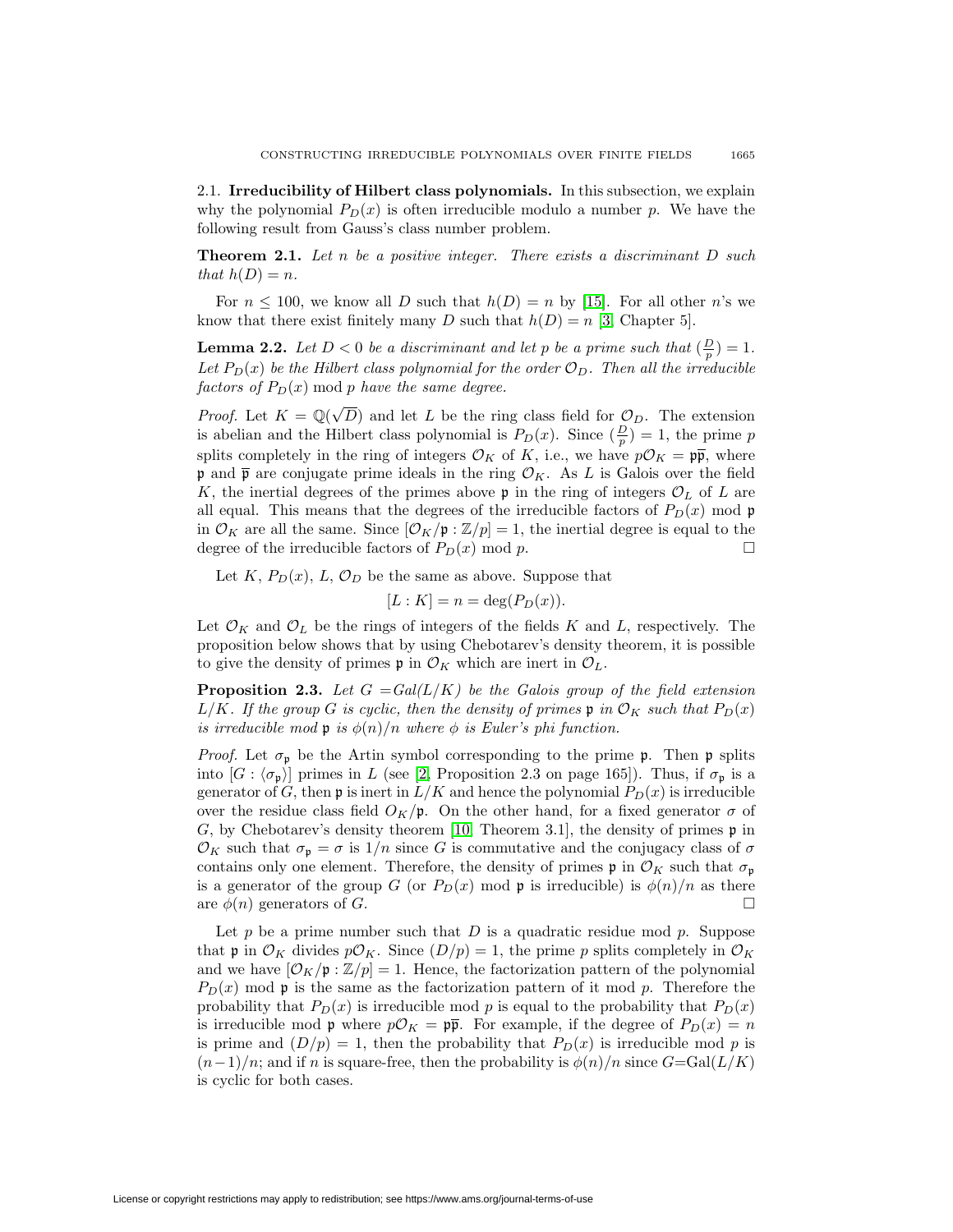As for the other n, the probability depends on the structure of  $Gal(L/K)$  which is isomorphic to the class group  $C(D)$  of discriminant D. For instance, if n is odd for a random D with  $h(D) = n$ , the group  $C(D)$  has more than a 97% chance to be cyclic based on a conjecture (see [\[4\]](#page-4-4) and [\[3,](#page-4-8) Conjecture 5.10.1]). As for even nonsquare-free n's, again we have more than a 97% chance that the odd part  $C_0(D)$ of the class group  $C(D)$  is cyclic by [\[4\]](#page-4-4). The subgroup  $C_0(D)$  consists of elements in  $C(D)$  of odd order. We should also note that in practice it is not hard to check whether the group  $C(D)$  (or  $Gal(L/K)$ ) is cyclic for a random D by assuming  $h(D)$  is not too large. This can be done efficiently by the method described in [\[7\]](#page-4-11) or by any method described in Section 5.4 of [\[3\]](#page-4-8). For example, for  $n = 128$ , there are 10 discriminants D with  $h(D) = n$  in the first 28 such discriminants such that  $C(D)(=\text{Gal}(L/K))$  is cyclic. The ratio is 10 to 39 for  $n = 256$ , 10 to 20 for  $n = 144$ , 10 to 42 for  $n = 512$  and 10 to 15 for  $n = 1024$ . Therefore, in practice one can compute and store the first 10 discriminants D for each  $n < 10000$  such that the class group  $C(D)$  is cyclic.

2.2. **The running time.** For a given integer n,  $|D|$  is approximately  $n^2$  by [\[3\]](#page-4-8) and if n is odd, then  $|D|$  must be a prime number. The efficient methods described in [\[3,](#page-4-8) Section 5.4] and [\[7\]](#page-4-11) for computing class numbers also give the structure of the class group while computing the class numbers. Note that the class group  $C(D)$  is always cyclic when n is square-free and  $97\%$  of the time when n is odd [\[4\]](#page-4-4). Hence searching  $D$  can be performed efficiently. We should also note that one might need to work with extensions of degree at most 5000 (or maybe 10000) of fields of large (more than 5 digits) characteristic, since in practice computing in an extension field of degree more than 5000 is a time consuming task. Hence, we might assume that the degree n is at most around 10000. The time complexity of constructing  $P_D(x)$ is  $O(n^2)$  [\[6\]](#page-4-7). Therefore, in terms of time complexity, the dominating step is Step 3 for large primes. The following lemma suggests that Step 3 can also be performed efficiently by using a method similar to that in [\[9\]](#page-4-12). Then the running time of this step is  $O(n^{\beta} \log p)$  with  $\beta < 1.9$ .

**Lemma 2.4.** Let  $P_D(x)$  be the Hilbert class polynomial with degree n for a discriminant D and let p be a prime number such that  $(\frac{D}{p}) = 1$ . If n is prime, then  $P_D(x)$  is irreducible modp if and only if  $gcd(x^p - x, P_D(x)) = 1$ . If n is composite such that  $n = ab$  with  $1 < a < n$ , then  $P_D(x)$  is irreducible mod p if and only if  $gcd(x^{p^a} - x, P_D(x)) = 1$  and  $gcd(x^{p^b} - x, P_D(x)) = 1$ .

*Proof.* See [\[3,](#page-4-8) Proposition 3.4.4] and Lemma 2.2.

 $\Box$ 

In the current state of the art, the method that is mostly being used in practice to find an irreducible polynomial over fields of large characteristic is the trial-anderror method. This method also works since the density of irreducible polynomials of degree *n* is around  $1/n$  mod any prime  $p$  [\[12\]](#page-4-3). Although our algorithm also needs to check if a polynomial is irreducible or not, the probability of success in our case is  $\phi(n)/n$  for most of the time. Although  $O(n^{\beta} \log p)$  with  $\beta < 1.9$  is efficient enough to determine an irreducible polynomial, one may reduce the running time by avoiding any polynomial arithmetic in Step 3. The following observation might lead one to achieve this.

**Theorem 2.5.** Let  $D < 0$  be a negative discriminant and let  $P_D(x)$  be the corresponding Hilbert class polynomial. If  $P_D(x)$  has a root in the field  $\mathbb{F}_q$ , then there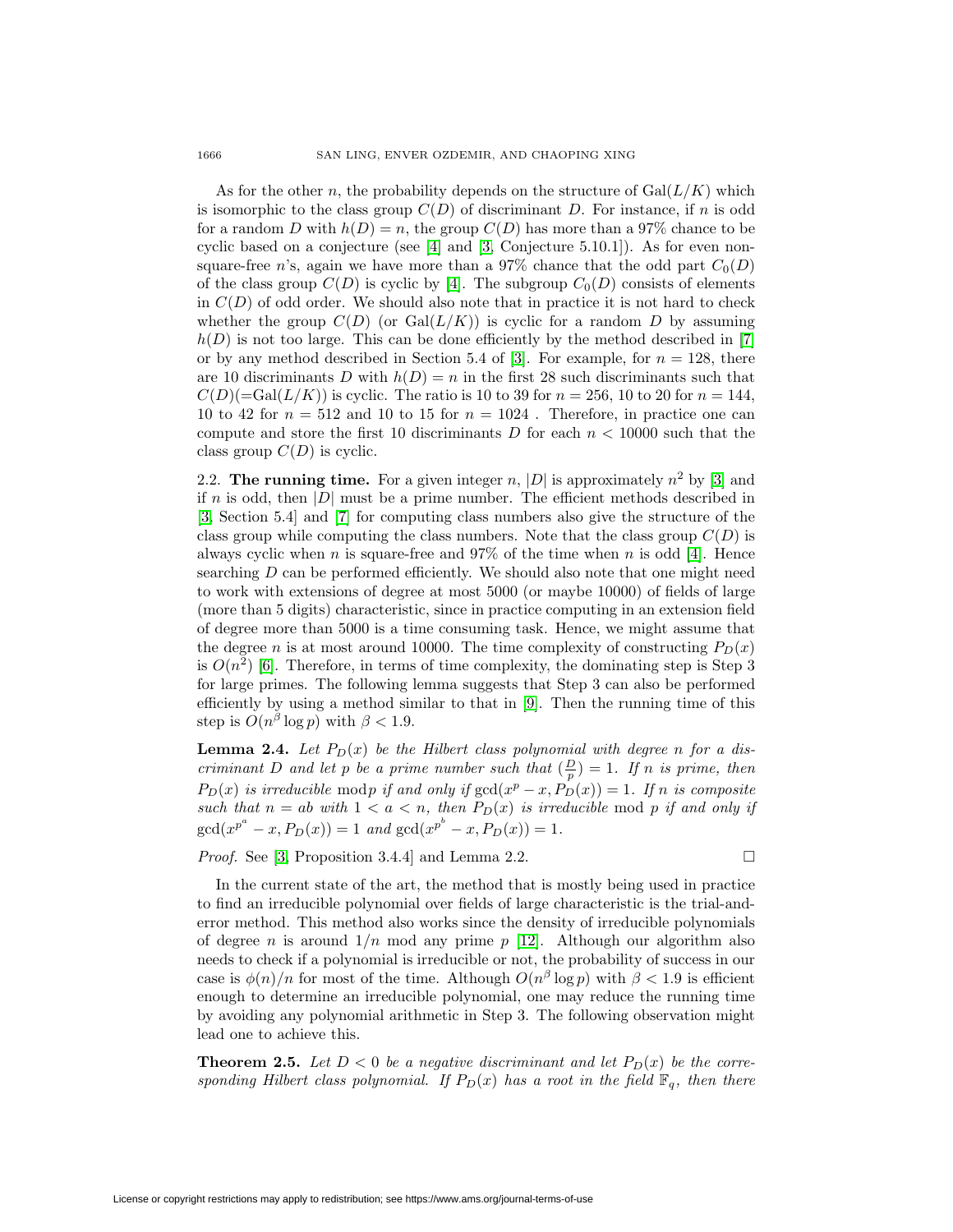exists an integer t such that  $|t| < 2q$  and  $(t+2q, t-2q)$  is either of the form  $(b^2, Dy^2)$ or  $(2b^2, 2Dy^2)$  for some integers b and y, where  $q = p^r$  and  $(\frac{D}{p}) = 1$ .

*Proof.* That  $P_D(x)$  has a root in  $\mathbb{F}_q$  implies that  $P_D(x)$  splits completely over  $\mathbb{F}_q$ . Each root gives the j-invariant of an elliptic curve with endomorphism ring  $\mathcal{O}_D$ . Let E be one of these elliptic curves over  $\mathbb{F}_q$ . The curve E is also defined over  $\mathbb{F}_{q^2}$ . Let  $t = q^2 + 1 - \#E(\mathbb{F}_{q^2})$ . The discriminant  $D_1$  of the  $q^2$ th Frobenius morphism lies in  $\mathcal{O}_D$  hence  $D_1 = t^2 - 4q^2 = (t - 2q)(t + 2q) = v^2D$  for some integer v. Since the curve E is not supersingular,  $gcd(t, p) = 1$ . Therefore  $(t - 2q)$  is of the form  $u^2D$  or  $2u^2D$  for some integer v.  $y^2D$  or  $2y^2D$  for some integer y.

**Corollary 2.6.** Let p and n be primes such that  $n = h(D)$  for some discriminant  $D < 0$ . Let  $P_D(x)$  be the Hilbert class polynomial for  $\mathcal{O}_D$ . Then  $P_D(x)$  has a root mod p if and only if there exists an integer t such that  $|t| \leq 2p$  and  $(t + 2p, t - 2p)$ is either of the form  $(b^2, Dy^2)$  or  $(2b^2, 2Dy^2)$  for some integer b and y.

## **ACKNOWLEDGMENTS**

The authors are grateful to the anonymous referee for his/her invaluable comments and suggestions. Without these suggestions, the paper could not have appeared in the current form.

#### **REFERENCES**

- <span id="page-4-1"></span>1. L. Adleman and H. Lenstra, Finding irreducible polynomials over finite fields, Proc. 18th Annual ACM Symp. on Theory of Computing, 350-355.
- <span id="page-4-9"></span>2. J. W. S. Casseles and A. Fröhlich, Algebraic Number Theory, Academic Press, London and New York, 1967. M[R0215665 \(35:6500\)](http://www.ams.org/mathscinet-getitem?mr=0215665)
- <span id="page-4-8"></span>3. H. Cohen, A Course in Computational Algebraic Number Theory, Springer-Verlag, 2000. M[R1228206 \(94i:11105\)](http://www.ams.org/mathscinet-getitem?mr=1228206)
- <span id="page-4-4"></span>4. H. Cohen, H. W. Lenstra , Heuristics on class groups of number fields, Number Theory, Noordwijkerhout 1983, Lecture Notes in Math. 1068, Springer-Verlag, 1984, 33-62. M[R756082](http://www.ams.org/mathscinet-getitem?mr=756082) [\(85j:11144\)](http://www.ams.org/mathscinet-getitem?mr=756082)
- <span id="page-4-5"></span>5. David A. Cox, Primes of the form  $x^2 + ny^2$  - Fermat, class field theory, and complex multiplication, John Wiley & Sons, New York, 1989. M[R1028322 \(90m:11016\)](http://www.ams.org/mathscinet-getitem?mr=1028322)
- <span id="page-4-7"></span>6. Andreas Enge, The complexity of class polynomial computation via floating point approximations. Mathematics of Computation 78 (266), 2009, pp. 1089-1107. M[R2476572 \(2010h:11097\)](http://www.ams.org/mathscinet-getitem?mr=2476572)
- <span id="page-4-11"></span>7. J. Hafner and K. McCurley, A rigorous subexponential algorithm for computation of class groups, Journal of American Math. Soc. 2 (1989), 837-850. M[R1002631 \(91f:11090\)](http://www.ams.org/mathscinet-getitem?mr=1002631)
- <span id="page-4-0"></span>8. L. S. Heath, N. A. Comman, New algorithms for generating Conway polynomials over finite fields, SODA 99, Proceedings of the Tenth Annual ACM-SIAM Symposium on Discrete Algorithms.
- <span id="page-4-12"></span>9. E. Kaltofen, V. Shoup, Subquadratic-time factoring of polynomials over finite fields. Math. Comput., 67(223):1179-1197, 1998. M[R1459389 \(99m:68097\)](http://www.ams.org/mathscinet-getitem?mr=1459389)
- <span id="page-4-10"></span>10. H. Lenstra, The Chebotarev Density Theorem, Algebra Lecture Notes: [http://websites.](http://websites.math.leidenuniv.nl/algebra/Lenstra-Chebotarev.pdf) [math.leidenuniv.nl/algebra/Lenstra-Chebotarev.pdf](http://websites.math.leidenuniv.nl/algebra/Lenstra-Chebotarev.pdf)
- <span id="page-4-2"></span>11. Rabin, M., Probabilistic algorithms in finite fields, SIAM Journal of Computing, vol. 9, no. 2, 273-280. M[R568814 \(81g:12002\)](http://www.ams.org/mathscinet-getitem?mr=568814)
- <span id="page-4-3"></span>12. V. Shoup, New algorithms for finding irreducible polynomials over finite fields, Mathematics of Computation 54:435-447, 1990. M[R993933 \(90j:11135\)](http://www.ams.org/mathscinet-getitem?mr=993933)
- <span id="page-4-6"></span>13. L. C. Washington, Elliptic Curves: Number Theory and Cryptography, 2nd edition. Chapman & Hall/CRC 2008. M[R2404461 \(2009b:11101\)](http://www.ams.org/mathscinet-getitem?mr=2404461)